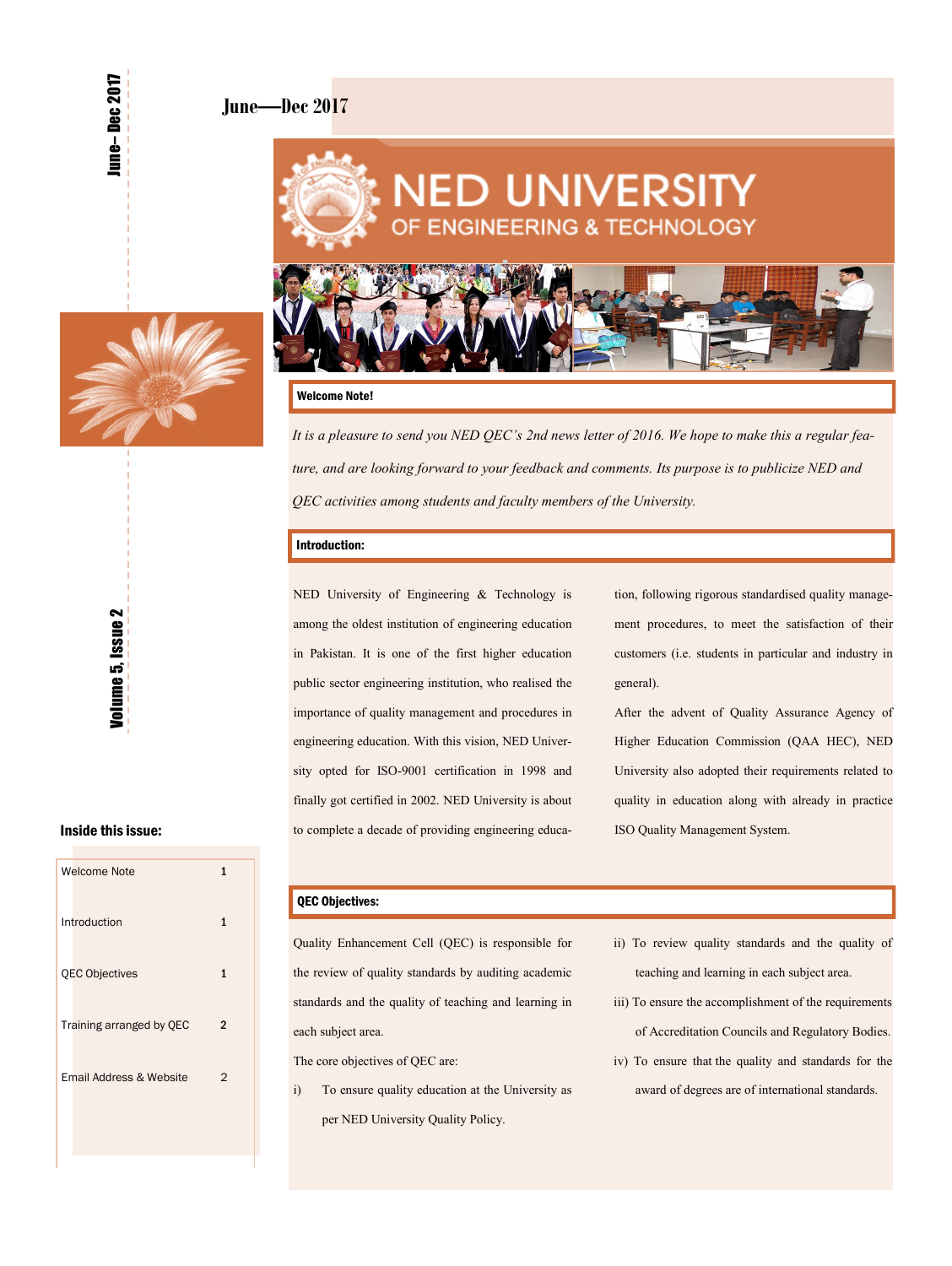## **Quality Management and Assurance in the University (QMC)**

#### **Introduction**

NED University of Engineering & Technology has established a well-designed quality management system with an effective and efficient mechanism of the quality assurance. The Quality Management Cell (QMC) of the University is performing the assigned duties and carrying out its activities with the principle objectives of customers' satisfaction, continual improvement and conformance to the standards. The QMC is working with vision to develop the University as a world class institution of higher education, research and development in Engineering and relevant fields by employing best quality assurance measures and contribute effectively in building-up the required indigenous technical capabilities according to the national and international requirements.

After the advent of Quality Assurance Agency (QAA) of Higher Education Commission (HEC), the University has also established the Quality Enhancement Cell (QEC) and adopted the QAA requirements related to quality in education in addition to the 'Quality Management System' already in practice. The role of Quality Enhancement Cell (QEC) is to assist the University in improving research and teaching by continuous enhancement of academic standards under HEC guidelines. The QEC is involved in activities related to curriculum development, teaching and research quality, admission policies, examination policies and process control, in general.

#### **Activities and Achievements**

1) Seminar on 'Road Map for Hazardous Materials and Dangerous good Safety Management during Transportation in Pakistan (Vision-2050)

2) One of the FYP group has won  $3^{rd}$  prize in DICE 2016 Mega Innovation & Entrepreneurship Event, NUST Islamabad

(as the details of student to put here with title of project and )

#### **Functioning of the Quality Management and Assurance System**

Both the QMC and the QEC are making all possible efforts for proper implementation of the Quality Management and Assurance System in the University; derails as follows:

- 1. Besides the University Act, the Statutes and the Regulations, the Quality System Procedures (QSP) and Standard Operating Procedures (SOPs) have been prepared for the major functions of the University and the functioning of teaching and nonteaching departments respectively.
- 2. In addition to the routine functions, all the teaching as well as non-teaching departments are assigned the Yearly Objectives together-with Action Plans defining a sequence of activities of the whole year.
- 3. Preparation of the Self-Assessment Reports (SARs) of all academic programmes of the University and subsequent assessment followed by the corrective and preventive actions.
- 4. All the prescribed University processes and systems are checked quarterly through Internal and External Audits with the help of trained Internal Quality Auditors and well-qualified External Auditors of Lloyds Register Quality Assurance (LRQA) respectively. The corrective and preventative actions are planned over the observations and non-conformities detected in the audits. The planed actions are then carried out and checked in the subsequent audits.
- 5. The Customer Feedback Surveys are carried out for all academic programmes and other major activities/ processes. The Feedback Reports are discussed in the management review meetings.
- 6. The management review meetings are held in each quarter at the departmental levels and twice in a year at the University level.
- 7. The training sessions are also organised throughout the year in order to ensure capacity building of the faculty and staff members as well as for the improvement in both quality of services and efficiency of University personnel.

#### **Major Achievements of the QMC and the QEC**

#### **1. Placement of QEC-NED in 'W' Category**

Quality Assurance Agency (QAA) of the HEC assesses the progress of the QECs of all Universities through a quantitative 'Scorecard System' based upon their performance and participation in quality-related processes. During the reporting period, the University QEC has been assigned a score of 90.65% with a placement in 'W' Category.

#### **2. Online Feedback System for Postgraduate Students**

Quality Management Cell with collaboration of IT Department has developed the Online Feedback System for Postgraduate Students and implemented it from Spring Semester 2016. The newly developed Online Survey will save unnecessary usage of paper and will also reduce efforts for compiling and analysis of the data.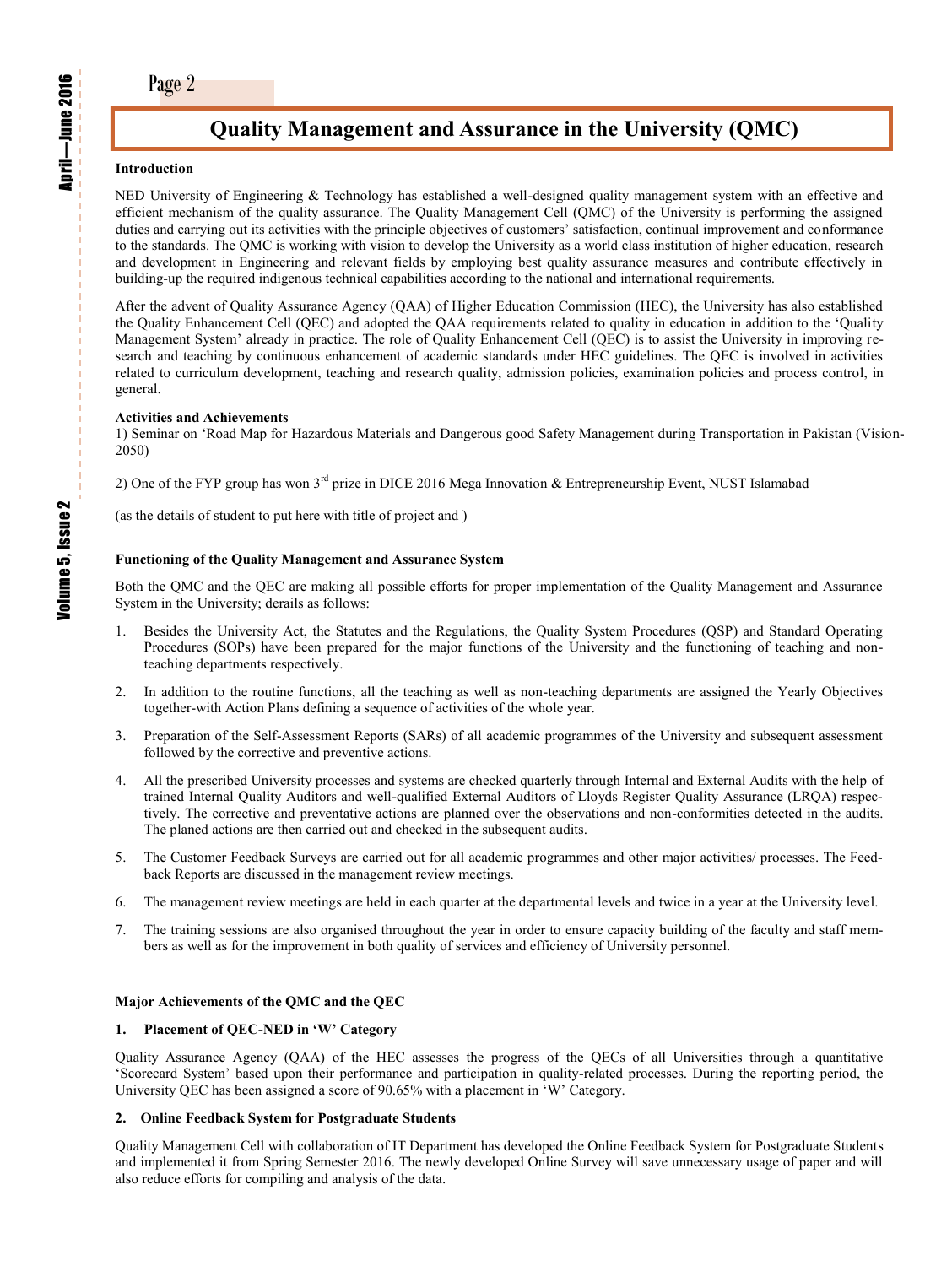### **Quality Management and Assurance in the University (QMC)**

### **QEC Team**

| <b>Employee Name</b>        | Designation                             |
|-----------------------------|-----------------------------------------|
| Prof. Dr. Asif Ahmed Shaikh | Director (QEC)/ MR ISO 9000             |
| Dr. Muhammad Aslam Bhutto   | Deputy Director QEC - I                 |
| Dr. Muhammad Wasif          | Deputy Director QEC - II                |
| Dr. Riaz Uddin              | Deputy Director QEC – III               |
| Ms. Rubina Naz              | Deputy Registrar (Training)             |
| Mr. Shahid Safi             | <b>Assistant Registrar (Statistics)</b> |
| Mr. Kamal Ahmed             | <b>Assistant Registrar</b>              |
| Syed Basit Ali              | Assistant Librarian                     |
| Mr. Rao Ubaidullah Muneer   | Computer System Operator                |
| Mr. Islah Uddin             | P.A                                     |
| Mr. Agha Adeel Mirza        | Jr. DEO                                 |
| Mr. Muhammad Nazir          | Naib Qasid                              |
| Mr. Muhammad Farooq         | Naib Qasid                              |
| Mr. Muhammad Hanif          | Naib Qasid                              |
| Mr. Muhammad Arshad Ansari  | Naib Qasid                              |
| Mr. Muhammad Haroon         | Naib Oasid                              |
|                             |                                         |

## **Department of Architecture & Planning**

#### **New PhD Faculty**

Dr. Saeed Ud Din Ahmed received his PhD degree at Cardiff University UK in 2016; his research explored informal land controls in the context of Karachi. He is currently working as Assistant Professor. He has been involved in different research assignments in individual capacity and as a member of Urban Research and Design Cell (URDC) DAP-NEDUET.

### **Activities and Achievements**

1) Organized Workshop-II on "Rivayati Hunar" with major area of "the indigenous construction techniques with the use of local natural materials such as bamboos" for 2nd year students on  $17<sup>th</sup>$  to  $21<sup>st</sup>$  October, 2016 (Organizers: 1) Asst. Prof Ms. Farida Abdul Ghaffar 2) Lect. Ms. Fariha Tehseen).

### **Department of Automotive and Marine Engineering**

#### **Activities and Achievements**

- 1) Organized 2-Days event "DICE-Automotive 2016" on  $28<sup>th</sup>$  to  $29<sup>th</sup>$  Dec, 2016. In this competition innovative technical projects from all over Pakistan were presented.
- 2) A final year project titled "Design of Multi-Axis Paint Prototype Robot for Training Dojo at Indus Motor Company Ltd." secured 1<sup>st</sup> position in DICE Automotive—2016 held in Automotive Department, NED UET on 28th to 29th Dec, 2016. The winner students names are Mustafa Shabbir Zariwala, Imran Abid Siddiqui, Ubaid Ahmed, And Isbah Irfan under supervision of Dr. Riaz Uddin (Assistant Professor in Electrical Department)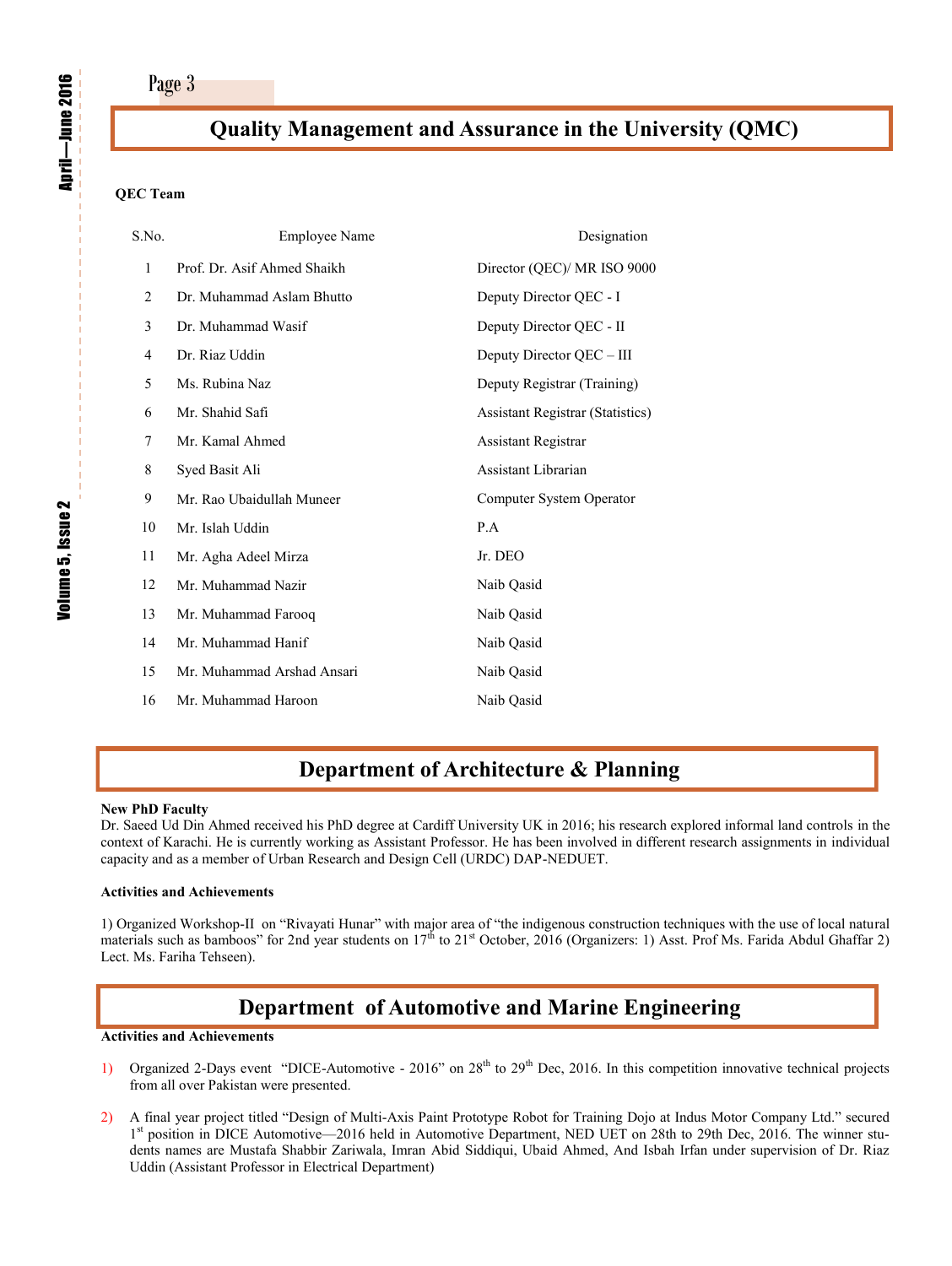## **Department of Biomedical Engineering**

#### **Activities and Achievements**

- 1) Dr. Waijie Wang a senior lecturer at the institute of Motion Analysis and Research, Department of Orthopedic and Trauma surgery, TORT Centre, Ninewells Hospital and Medical School, Dundee, UK has delivered series of lectures biomechanics, gait analysis and computer modeling and simulation from 13th to 15th December 2016.
- 2) A final year project titled 'Synthesis and Characterization of Silver Nano Particles using plant extracts secured  $1<sup>st</sup>$  position in Talent Expo Karachi on October 18<sup>th</sup> 2016, Syeda Farheen Anderabi, Tanzeela Ikram, Alvina and Tayyaba Khalid under the supervision of Ms. Madeeha Sadia, Dr. Rashid Khan and Engr. Muhammad Faizan.
- 3) A final year project 'Synthesis and Characterization Extraction of Pure HAP by using Bio-Waste' won prize in top seven ideas in DICE VIC 2016, Sara Ahmed, Javeria Wasi, Mehwish under ther supervision of Ms. Madeeha Sadia and Dr. Rashid Khan.
- 4) Participated in 2<sup>nd</sup> DICE Health 2016 won prize by final year project 'Synthesis & Characterization of Silver Nano Particles using plant Extract'.
- 5)  $2<sup>nd</sup> DICE Health 2016 in pitch competition offered Rs. 150000/- sponsorship to the project 'Synthesis & Characterization Ex$ traction of Pure HAP by using Bio-waste'.

## **Department of Chemical Engineering**

#### **Activities and Achievements**

1) A Seminar on "Environmental Health & Safety and Day to Day Business" was held on August 23rd, 2016.

## **Department of Civil Engineering**

#### **Activities and Achievements**

- 1) 8<sup>th</sup> International Civil Engineering Congress (ICEC-2016). Held on Dec, 23, 24, 2016.
- 2) 2 month Postgraduate Certificate Programme "Construction Project Management Professional", Oct 24-Dec 07, 2016.
- 3) 4 month Post Graduate Certificate Programme in Certified Supply Chain Professional (CSCP-2016) Course Study, Oct 23, 2016- Feb 05, 2017.
- 4) Seminar on "Water and Climate Variability of Pakistan" on Nov 19, 2016.
- 5) 6 week Interactive Exam Preparation Course on "Certified Associate in Project Management (CAPM)", Oct 23, 30 & Nov 6, 13, 27 2016.
- 6) 6 week interactive exam preparation course on "Project Management Professional (PMP) for Engineers", Oct 23, 30 & Nov 6, 13, 20, 27, 2016,
- 7) 3 week Hands-on Training Workshop on "Computer Aided Project Management with Primavera P6", Oct 21, 22, 28, 29 & Nov 4, 5, 2016.
- 8) 1 day interactive workshop on "Existing Locally, Thinking Globally: Building Better Professional Engineers by Promoting, Religious, Ethical and Social Harmony", Oct 18, 2016.
- 9) Technical Seminar on "Business Ethics in Action and Data Management", Aug 12, 2016.

April

—June 2016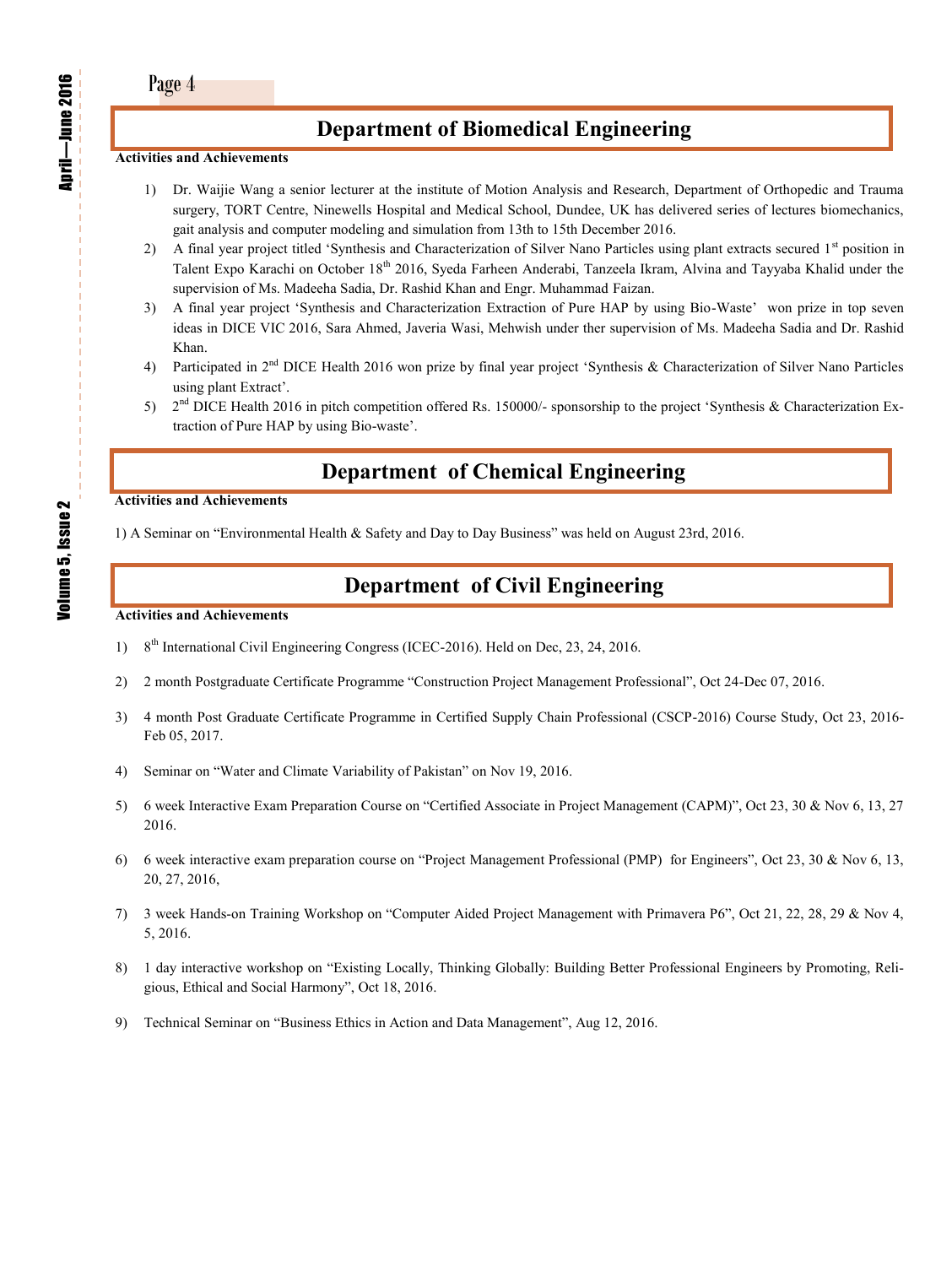## **Department of Computer and Information Systems Engineering**

#### **New PhD Faculty**

Dr. Saneeha Ahmed returned to the CIS after completing her PhD from the University of Windsor, Canada. Her topic is "Trust Establishment and Management in Adhoc Networks"

### **Activities and Achievements**

- 1) Organised the CACHE (CIS Computing and Hardware projects Exhibition) event on Oct 19th, 2016.
- 2) The FYP poster exhibition was held on Oct 29th, 2016.
- 3) Two days workshop on "Natural Computing & Applications" was conducted by Engr, Waseem Asrar Ahmed in July 2016.
- 4) One day workshop on "Fuzzy Logic in Real Life" was conducted by Engr, Waseem Asrar Ahmed in July 2016.
- 5) Two Separate seminars on FYP Management for final year students were conducted under industry professionals.
- 6) Dr. Muhammad Ali Ismail, Associate Professor and Co-Chairman CIS Dept. has been conferred the Research Productivity Award (RPA), 2015 by Pakistan Council for Science and Technology (PCST) in the DICE event held in NED UET, 2016.
- 7) The CIS student Muhammad Awais (Roll No. 67) secured second position in the DICE Automotive Exhibition 2016 for the project Wind Meter in All Pakistan DICE'16 Automotive competition supervised by Dr. Muhammad Khurrum in Koshish Foundation

## **Department of Computer Science & Software Engineering**

#### **Activities and Achievements**

- 1) "ITEC 2016 (It Exhibition & Competition)" on August, 2016.
- 2) "Project Showcase 2016", the 3rd annual exhibition of students of FYP in Dec, 2016.
- 3) "Programmers Day 2016", intra-departmental programming competition was organized with the support of departmental alumni in Dec, 2016.
- 4) Organized "ICONICS 2016" (1st International Conference on Innovations in Computer Science & Software Engineering) in 15th to 16th, Dec 2016.
- **5)** Organized the following workshops on:
	- a.Social Network Analysis
	- b. Web and Graphic Designing
	- c. Web Development (PHP & MySQL)
	- d. Hybrid Mobile App Development
	- e. Game Development using Unity 3D
- 6) Organized a seminar on "The Commercialization Potential of 5G", by Dr. Faraz Hasan, Massey University, Palmerstone North, Newzealand.

### **Department Achievement by Student/Faculty**

- 1) Establishment of HAINA through Huawei-HEC DOU, Achieved through joint efforts of faculty of CSSE and CIS department.
- 2) Undergraduate student (Ms. Ayesha Ghaffar) return from semester at METU under Erasmus International Credit Mobility Programme.
- 3) Undergraduate student Idrees Nehal attain positions in debate competitions.
- 4) Four final year projects 2016 won the technology awards.
- 5) Seamless Communication for Hearing Impaired
- 6) CAN-Lets Eclucate Dyslenic (Casper Air Writing)
- 7) Smart Water Quality Monitoring System
- 8) Vehicle Security System
- 9) UBIT ProQuest'16
- 10) Ist position in Database Designing Competition.
- 11) 2nd position in Web Designing Competition
- 12) 2nd position in Android Application Development
- 13) ACM NUCES Developers Day 2016
- 14) Ist position in Demo Your Project.
- 15) Ist position in Ten Minutes of Tech,
- 16) Ist position in MOSAIC Digital Poster Designing
- 17) Ist position in Ideas 2 Product Competition

April —June 2016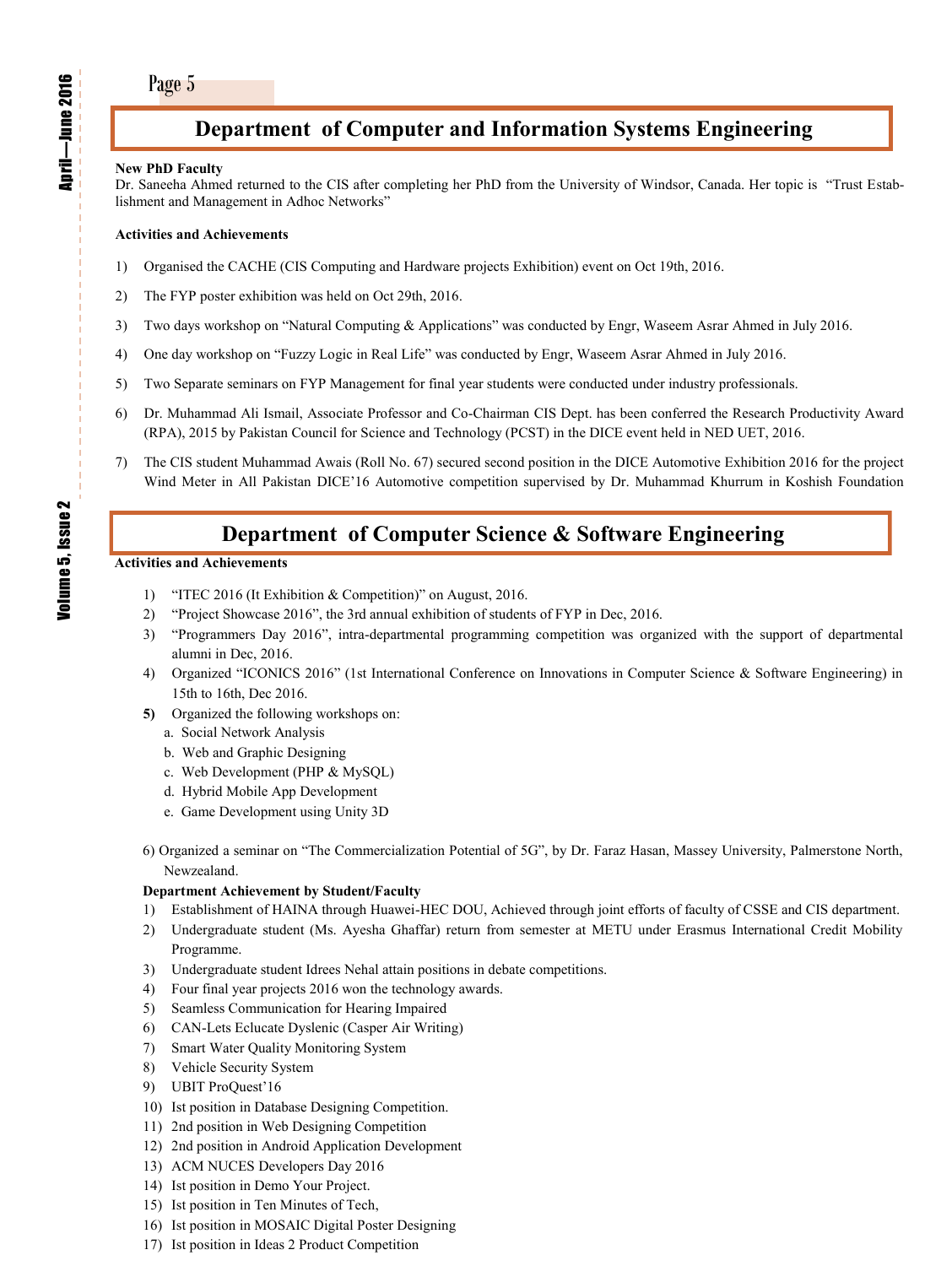## **Department of Electrical Engineering**

### **New PhD Faculty**

Dr. Riaz Uddin received his Ph.D in Mechatronics from the School of Mechatronics, Gwangju Institute of Science and Technology (GIST– Rank 2nd in citation per faculty ranking (QS) - worldwide), Gwangju, South Korea in August, 2016. He was attached with Human Robotics Lab and Haptic Technology Research Centre. He is the recipient of Korean Govt. scholarship and (Brain Korea) BK - 21st century award during his PhD studies. He is now working as an Assistant Professor. Briefly talking about his research achievements, he has proposed a very effective approach named as Predictive EBA for stable and transparent teleoperations systems and another very strong qualitative and quantitative analyses for the selection of predictive control techniques suitable for Haptics and Teleoperation cases. His research areas include Controls, Robotics, Haptics, Teleoperation, Power Systems Controls etc.

#### **Activities and Achievements**

1) SPARK 03: IEEE PES organized it's one of the major events, the third version of SPARK, under the name 'SPARK-III' which was a two-day event from  $7<sup>th</sup>$  September to 8<sup>th</sup> September, 2016, comprising all the innovative competitions and motivating sessions, all the students were invited from NED University to be a part of this visionary event.

2) VISION 2016: In the motivational speaking session, Sir Hasan talked about the importance of time management in a students life and efficiently setting further goals. The event was concluded by the refreshments provided by the organizers.

3) Inauguration of Electrical Power System Protection (EPSP) Laboratory, which is donated and renovated by K-Electric on November 28th, 2016.

4) One FYP Group from Automotive Department got 1st Position in DICE AUTOMOTIVE, 2016, under the Supervision of Dr. Riaz Uddin (Assistant Professor), also the internal advisor of this group. The title of FYP is "Design of Multi-Axis Paint Prototype Robot for Training Dojo at Indus Motor Company Ltd."

## **Department of Environmental Engineering**

#### **New PhD Faculty**

Dr. Sadia Khan joined back the department after completion of her Ph.D in Civil & Environmental Engineering from University of Strathclyde Glasgow, UK on November 16, 2016.

#### **Activities and Achievements**

1) Organized a seminar "Road Map for Hazardous Materials & Dangerous Goods Safety Management during Transportation in Pakistan" on Dec 19th, 2016 .

## **Department of Electronics Engineering**

#### **New PhD Faculty**

Dr. Tahir Malik received his Doctoral Degree (PhD.) from the University of Canterbury, New Zealand in 2016, specializing in Ultra-Wideband communications.

### **Department of Food Engineering**

#### **Activities and Achievements**

- 1) In collaboration with NAFS Pakistan has organized an "Awaerrness Session on Pakistan Halaal Standards" for third year and final year students on Sep, 26th 2016 at Auditorium of LEJ Campus.
- 2) Delivered a Lecture on "Scope of Food Engineering" for the students of Food Engineering on Oct, 18th 2016.
- 3) Organized a talk on "Interactive Session on Problem Solving" for final year students (Batch 2012-13) on Oct, 21st 2016.

#### **Conferences/Seminar/Workshops attended/organized by the Department:**

- 1) Dr. Muhammad Badaruddin attended 1-day workshop on Halal Standards organized by PSQCA on Aug, 31st 2016.
- 2) Prof. Dr. Farzana Yasmin attended Physiotherapy Symposium at LNH.

#### **Departmental Achievement by Student/Faculty:**

Two groups of students from Batch 2012-13 and 2013-14 participated in an event organized by IEEE (envision) held on Sep, 30th 2016.

Volume 5, Issue 2

**Volume 5, Issue 2** 

April

—June 2016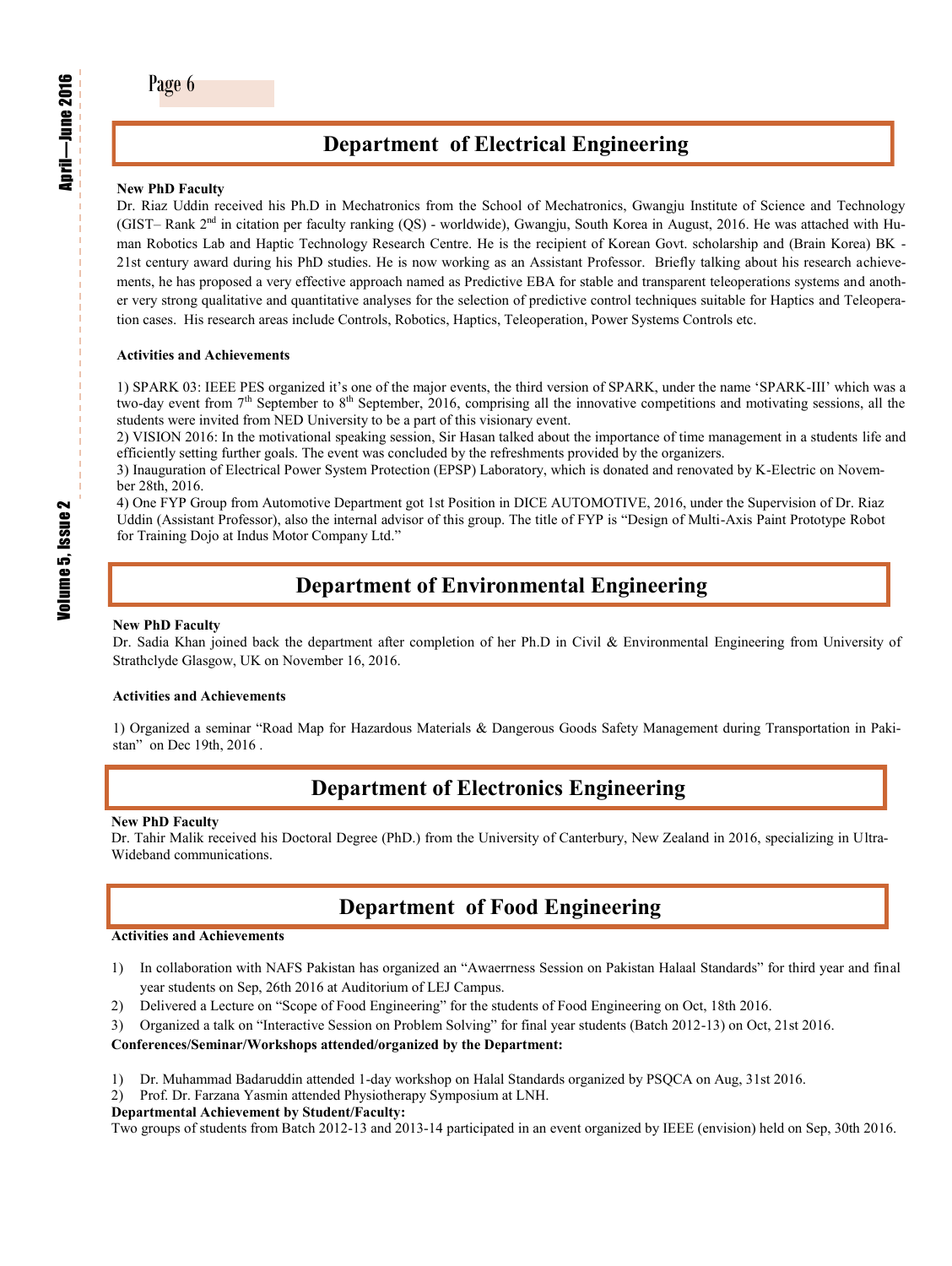### **Department of Humanities**

#### **Activities and Achievements**

- 1) Annual Picnic 2016 on Oct, 15th 2016 at Cap Mount Beach.
- 2) Career Counseling Seminar: Ideas inspirations for diverse careers and enhanced success (Speakers: Ms. Saira Ibrahim, Ms. Shahla Qureshi, Ms. Rahila Ashraf)
- 3) Conference/Seminars/Workshop Organized by the Department:

Islam is a Logical Religion

Megacities Economies in South Asia

4) Award of Research Project under NRPU-HEC on Oct, 26th 2016.

## **Department of Industrial and Manufacturing Engineering**

#### **New PhD Faculty**

Dr. Asim Zaheer joined the department after completing his PhD.

#### **Activities and Achievements**

- 1) A seminar on "Erasmus Mundus Joint Master Degrees Sholarship" held on October 6th, 2016, by Mr. Muhammad Shoaib.
- 2) Organized 'A Talk with Entrepreneurs' for The Students of FS(MG) in Oct 2016, by Dr. Shehrehar
- 3) Organized a Training Session of OBE for the Faculty of IMD Jan 2017, Dr. Wasif, Dr. Shehryar and Dr. Anis.
- SEM-Election for NED Chapter by Dr. Wasif
- 4) Organized a training on "Outcome Based Education (OBE) System Implementation (PEC), Dec 2016, NED UET
- 5) HEC Indigenous on Campus Training Program "Procurement Procedure" June  $31<sup>st</sup> 2<sup>nd</sup>$ , 2016 at VCH Civil,
- by Mr. Ali Zulqarnain.

## **Department of Materials Engineering**

#### **Activities and Achievements**

One of the FYP group has won  $3^{rd}$  prize in DICE 2016 Mega Innovation & Entrepreneurship Event, NUST Islamabad.

## **Department of Mechanical Engineering**

#### **New PhD Faculty**

Dr. Mahrukh pursued his PhD (CFD Modeling) from Cranfield University.

### **Activities and Achievements**

- 1) The American Society of Heating, Refrigeration and Air Conditioning Engineering (ASHRAE) NEDUET Chapter organized an event "KHOAJ-6" on Aug, 14th 2016.
- 2) IMechE organized competition "Porpllair 2016" on Sep, 2nd and 3rd 2016.
- 3) ASME NEDUET organized an event "Egg Drop" on Oct, 3rd 2016.
- 4) ASHRAE students chapter organized "All Pakistan Student Conference and Exhibition" on Oct, 17th, 19 2016.

## **Department of Urban Engineering**

### **New PhD Faculty**

Dr. Ashar Ahmed obtained his PhD in Road Safety from University Sains Malaysia in 2016. He worked in the area of accident data rectification and behavior based accident risk modeling. He formulated an indigenous rectification methodology for Malaysian accident data and developed a logistic regression model for accident risk estimation using traffic and behavioral parameters.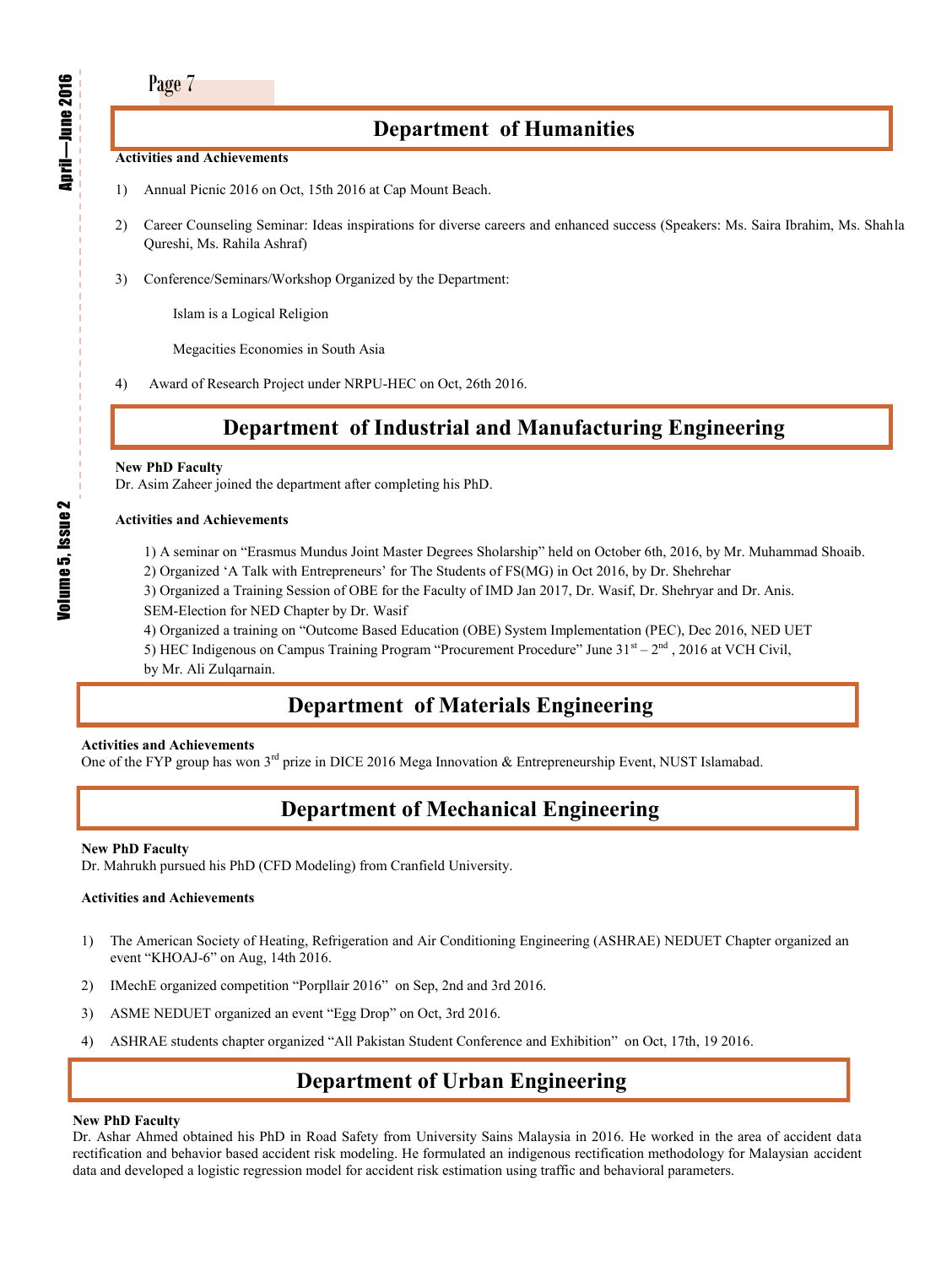### **Activities and Achievements**

Following Courses/Events are conducted by the CCEE.

- 1) Web Engineering
- 2) Software Engineering
- 3) Enhancing Logistics Function Performance
- 4) Productivity Improvement via Lean Manufacturing
- 5) Enhancing Warehouse Performance
- 6) Membrane Desalination Drinking & Industrial Water Treatment
- 7) Time Management
- 8) Programming and Operation of CNIN Machines using Advanced ACD/CAM Techniques
- 9) Effective Scales and Operations Planning (S&OP)
- 10) Lifting Equipment Inspection
- 11) Hazard & Operability
- 12) Web Engineering
- 13) Software Engineering
- 14) Managing The Maintenance Department
- 15) Programmable Logic Controller
- 16) Maintenance, Operation & Control of Industrial Plants
- 17) Accounting and Finance for Non Finance Executives

#### **Course in Collaboration with PIQC**

- 1) Certified Human Resource Professional (Batch-31)
- 2) Certified Project Management Professional (Batch-31)
- 3) Certified Quality Professional (Batch-31)
- 4) Certified Health & Safety Environment Professional (Batch-14)
- 5) Certified Human Resource Professional (Batch-32)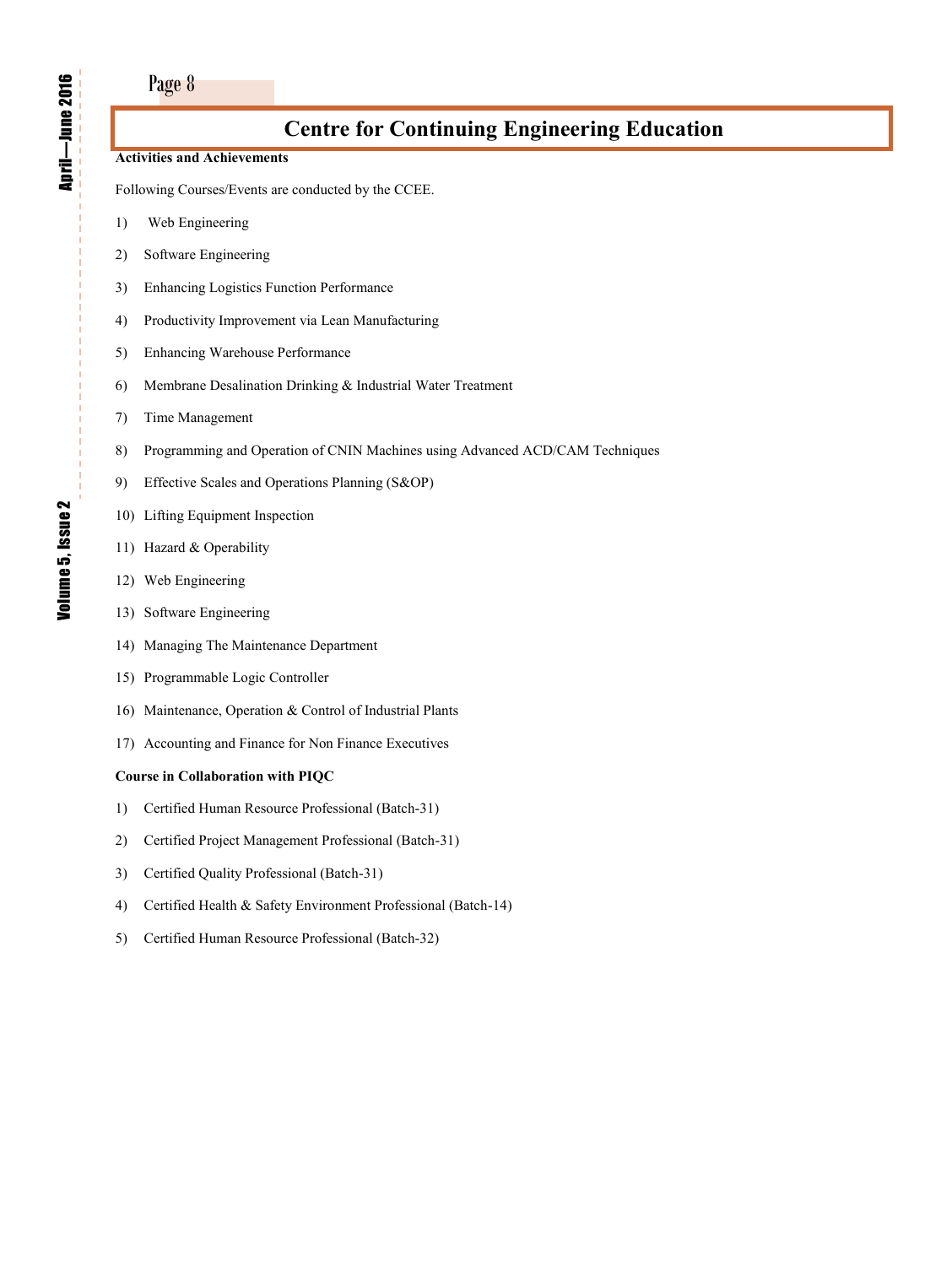# **Students Affairs Department**

### **Activities and Achievements**

| Events                                                               | Date                                           | Venue                                       | Organizers                                                                                                                                           |
|----------------------------------------------------------------------|------------------------------------------------|---------------------------------------------|------------------------------------------------------------------------------------------------------------------------------------------------------|
| All Pakistan Mega Project Exhibi-<br>tions, Robotics & Competitions  | 8 <sup>th</sup> , 9th &<br>10th August<br>2016 | <b>NED Fountain</b><br>Area                 | SENTEC in collaboration with Department of Stu-<br>dents' Affairs                                                                                    |
| Pakistan Quiz 2016                                                   | 12 <sup>th</sup> August<br>2016                | <b>NED Auditorium</b>                       | Pakistan Society in collaboration with Department of<br>Students' Affairs                                                                            |
| Theatre Play "Pakistan Ma Hum<br>Hain"                               | $16th$ August<br>2016                          | <b>NED Auditorium</b>                       | MOSAIC in collaboration with Department of Stu-<br>dents' Affairs                                                                                    |
| Orientation & Seminar on Green<br>Energy 2016                        | 17 <sup>th</sup> August<br>2016                | <b>NED Premises</b>                         | Green Society in collaboration with Department of<br>Students' Affairs                                                                               |
| Short Film of Patras Bukhari                                         | $18th$ August<br>2016                          | <b>NED Auditorium</b>                       | NED Photography Society in collaboration with De-<br>partment of Students' Affairs                                                                   |
| Power of Positive Thinking                                           | 24 <sup>th</sup> August<br>2016                | <b>NED Auditorium</b>                       | Zaynab Academy in collaboration with Department of<br>Students' Affairs                                                                              |
| Google for Publisher                                                 | 31 <sup>st</sup> August<br>2016                | VCH Civil De-<br>partment                   | Strategic Online Partnership Google in collaboration<br>with Department of Students' Affairs                                                         |
| Awareness Camp on Thalasse-<br>mia Disease                           | 28th Sep-<br>tember<br>2016                    | Medical Depart-<br>ment, NEDUET             | Kashif Thalassemia Center in collaboration with De-<br>partment of Students' Affairs                                                                 |
| National Song Competition                                            | 28th Sep-<br>tember<br>2016                    | <b>NED Auditorium</b>                       | Green Society in collaboration with Department of<br>Students' Affairs                                                                               |
| <b>Workshop ARTSTA</b>                                               | 6th & 13th<br>October<br>2016                  | VCH Civil De-<br>partment,<br><b>NEDUET</b> | NED Photography Society in collaboration with De-<br>partment of Students' Affairs                                                                   |
| <b>Blood Donation Camp</b>                                           | 19th Octo-<br>ber 2016                         | Main Campus,<br><b>NEDUET</b>               | Indus Hospital in collaboration with Medical Depart-<br>ment & Department of Students' Affairs                                                       |
| FEMMe Scholarship                                                    | 21st Octo-<br>ber 2016                         | VCH Civil De-<br>partment,<br><b>NEDUET</b> | MOL Group in collaboration with Department of Stu-<br>dents' Affairs                                                                                 |
| University Project Competition at<br>Space Fair                      | 22nd & 23rd<br>October<br>2016                 | PAF Museum,<br>Karachi                      | <b>SUPARCO</b>                                                                                                                                       |
| Qafla-e-Yak Jhiti-e-Kashmir                                          | 23rd & 24th<br>October<br>2016                 | Azad Jammu &<br>Kashmir, Paki-<br>stan      | Government of AJ&K, University of AJ&K & HEC                                                                                                         |
| Breast Cancer Youth Awareness<br>Drive'16                            | 26 <sup>th</sup> Octo-<br>ber 2016             | VCH Civil De-<br>partment,<br><b>NEDUET</b> | HEC and Pink Ribbon in collaboration with Depart-<br>ment of Students' Affairs                                                                       |
| Workshop on Film Making                                              | 27 <sup>th</sup> Octo-<br>ber 2016             | VCH Civil De-<br>partment,<br><b>NEDUET</b> | NED Photography Society in collaboration with De-<br>partment of Students' Affairs                                                                   |
| C- Suit                                                              | 28 <sup>th</sup> Octo-<br>ber 2016             | VCH Civil De-<br>partment,<br><b>NEDUET</b> | Green Society & Youth Parliament in collaboration<br>with Department of Students' Affairs                                                            |
| Anti-Corruption Week                                                 | 05th to 11th<br>December<br>2016               | Main Campus,<br><b>NEDUET</b>               | Character Building Society under Higher Education<br>Commission & National Accountability in collabora-<br>tion with Department of Students' Affairs |
| Orientation 2016-17                                                  | 8 <sup>th</sup> Decem-<br>ber 2016             | NED Auditorium                              | Department of Students' Affairs                                                                                                                      |
| Peace Walk on APS Peshawar<br>Incident (2 <sup>nd</sup> Anniversary) | $16th$ De-<br>cember<br>2016                   | Main Campus,<br><b>NEDUET</b>               | Eight Societies in collaboration with Department of<br>Students' Affairs                                                                             |